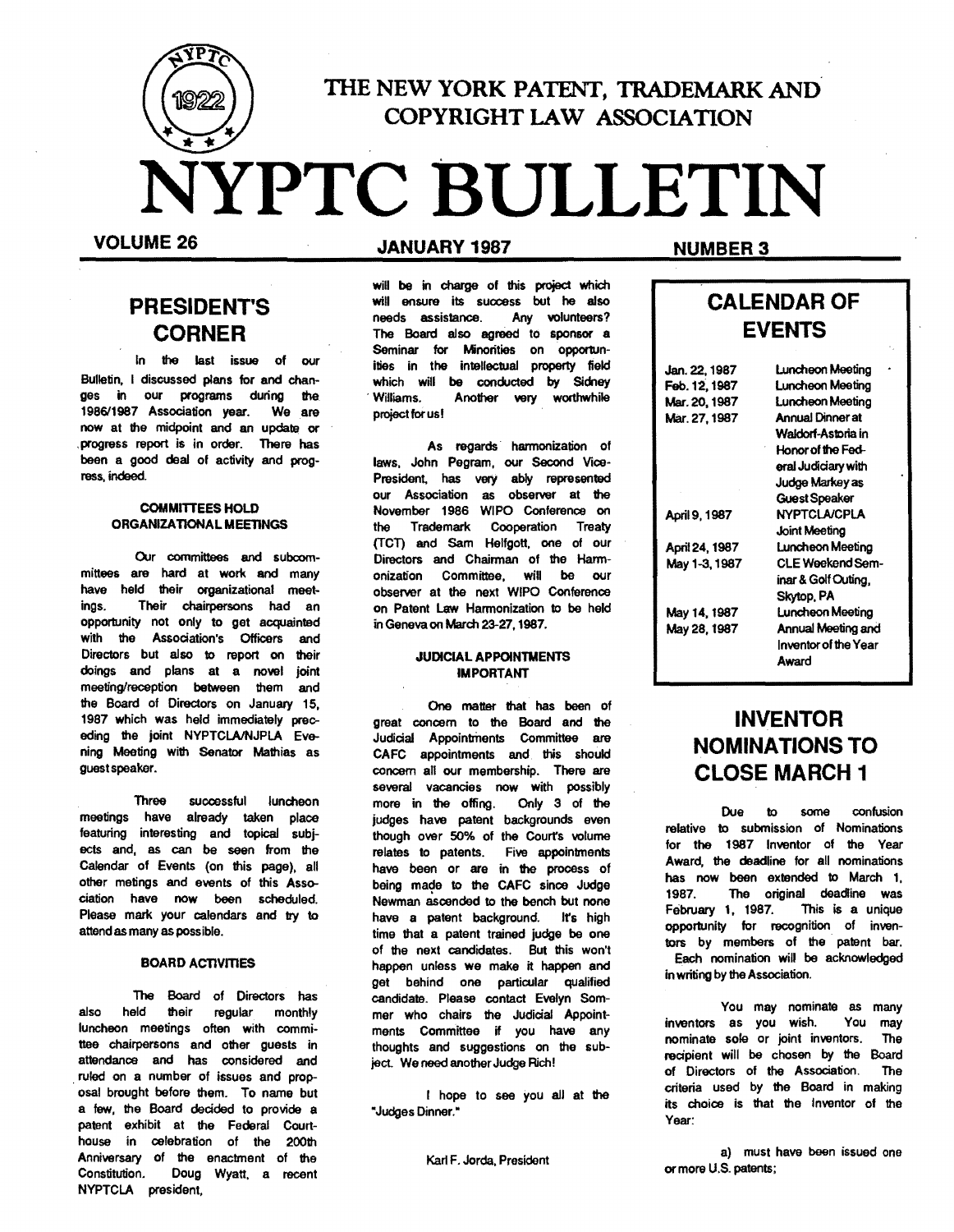b) must be able to attend to the presentation of the Award at the NYPT-CLAoutingin May, 1987; and

c) must be respected by the **nominee's** professional peers.

A nominating form for your use in this regard is enclosed with this issue of the Bulletin.

Should you require any additional information or assistance in making a nomination, please contact the Chairman of the Committee on Public Information and Education, Stanley J. Silverberg at American Cyanamid Company, One Cyanamid Plaza, Wayne, NJ 07470.

An open letter to the membership by Chairman Silverberg is included as an insertto this issue.

### **CLE WEEKEND &**  GOLF OUTING **PLANNED**

The Association's annual ClE weekend will be held at the Skytop Lodge in Skytop, PA commencing on Friday, May 1, 1987 and extending through Sunday, May 3, 1987. The weekend will feature four panels. of distinguished speakers who will address the following topics:

- Recent Federal Circuit Decisions on. Inequitable Conduct and Willful Infringement;

- Managing Patent Litigation--A Guide for Corporate Counsel;

-Demonstrative Evidence in Intellectual Property Law Cases; and

- Copyright Law Update.

The weekend package price is \$580 for the registrant and spouse or guest and \$390 for a single registrant. A depositof\$200 is required.

For further information on this seminar or golf outing or to sign up, please use the insert which is included with this issue. For any more information, contact Jim Foster, 45 Rockefeller Plaza, New York, NY 10111 (212) 757 2200.

### **lTC'S HUNNICUTT ADDRESSES COMBINED NV/CT MEETING**

Charles A. Hunnicutt, legal advisor to Dr. Paula Stern, Chairwoman of the U.S. International Trade Commission addressed a recent combined meeting of the New York and Connecticut Patent Law Associations on ITC practice. Mr. Hunnicutt also discussed the current U.S. trade deficit and provided a detailed overview on that portion of the lTC's jurisdiction which relates to intellectual propertY law.

#### **ITC FUNCTION & TRADE DEFICITS**

Mr. Hunnicutt explained that the lTC's function concerns the Agency'S involvement in remedying grievances of those American producers who are harmed in the U.S. marketplace by reason of dumping, subsidies, counterfeiting and patent infringement. The lTC's authority to recommend temporary relief where increased importation poses a threat to U.S. industries was also discussed.

Mr. Hunnicutt then turned his attention to the recent economic difficulties of this. country and how trade contributed to that problem. He asserted that challenges to overcome these difficulties should focus on strategies and approaches to effectively compete internationally. The U.S. must undergo a positive growth in global trade. Much of the trade weakness is attributable to the inflated value of the U.S. dollar in international financial markets. Other monetary and fiscal conditions which have contributed to the current trade deficit have included high interest rates sustained by government and private borrowings as well as the steady demand for capital which American savings alone cannot fill.

The unfair trade practices of others also contributes to the current trade deficit. Mr. Hunnicutt suggested that the problem of unfair trade practices could be minimized by rebuilding the strength of America's competitive team as a whole. The foregoing is necessitated because of the congested ITC docket and the low percentage of complaints which are actually sustained. In sum, we must explore alternative and extraneous avenues toward trade improvement. As previously advanced, these alternative

avenues must include a broader focus on the issue of competitiveness.

Mr. Hunnicutt suggested that we must secure the discipline of a tradeoriented strategy by means of the government creating a new competitive push by the private sector. For instance, future government decisions should consider the impact that such decisions will have on trade balance and America's competitive standing. In addition, policymakers should aim toward modemizing production, developing new technology and training, relocating and retiring workers. Government intervention in trade should exceed a mere ad hoc basis and, instead, should seek commitments which result in long term effectiveness. Mr. Hunnicutt also suggested that we could markedly improve America's competitive standing if public and private enterprise would work together as a team . in the global marketplace. The result of a less rigid and carefully planned government intervention would be a more frugal and creative trade society.

#### ROLEOFITC

The remaining portion of Mr. Hunnicutt's presentation focused on the specific role of the ITC with an emphasis on intellectual property practice. He noted that the ITC provides highly specialized trade information in its capacity as a nonpartisan, independent, fact-finding agency. The Commission does not play the role of an advocate in the development of trade policy. Rather, it provides a factual foundation for decision making which, in tum, is the function of Congress and the Administration.

The ITC derives its spending revenues directly from Congress and, as such, maintains the degree of autonomy which prevents it from succumbing to any political pressure exerted from the Executive Branch.

#### TYPES OF INVESTIGATIONS

In its fact-finding capacity, the ITC conducts a variety of unfair import . investigations. Those that concern the sale of imported goods in the U.S. at a lower than fair market value, i.e. the dumping cases, typify the most frequent of these investigations. The inquiry as to whether the sale of imports are sold at less than fair value is one which is explored and resolved by the Department of Commerce. If the Commerce Department determines that the imports are being sold at less than fair market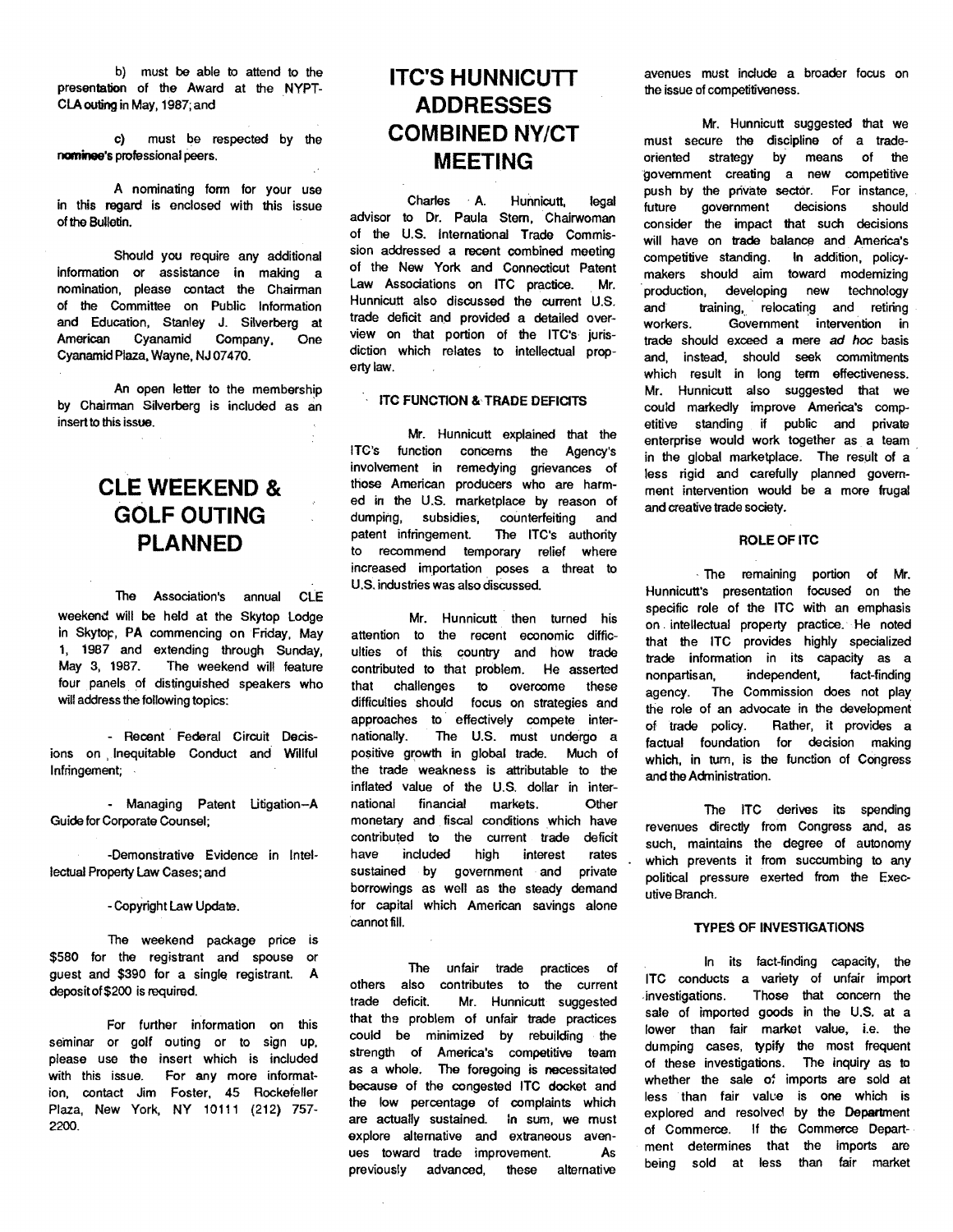prices, the ITC must determine whether a domestic industry is being (or is likely to be) materially 'injored or is prevented from being established because of the importation of such merchandise.

The other investigations conducted by the ITC include section 201 investigations or those which recommend relief for domestic industries which have been seriously injured because of increased importation. In this instance, the Commission does not consider whether or not the imports are fair but, instead, whether or not domestic industries have been seriously injured.

#### SECTION 337 CASES

Perhaps the most significant types of investigations 'from the perspective of the intellectual property bar are those made pursuant to Section 337 of the Tariff Act of 1930. Under Section 337, the Commission is empowered to investigate matters involving patent, trademark and copyright infringement as well as any other matter involving intellectual property violations which stem from the importation of merchandise into the United States. The typical sanction for a Section 337 is an order which excludes the article from entry into the U.S., or the issuance of a cease and desist order. Relief can be simultaneously pursued under Section 337 and through the Courts. It was suggested that relief under Section 337 is advantageous because actions must be decided within one year or eighteen months for more complicated cases. Other suggested advantages offered by Section 337 include jurisdiction and enforcement of judgment issues. which occur far less frequently than they otherwise would if relief was sought through the courts.

A Section 337 complaint must typically show, in brief summary, unfair acts or methods of competition involved in the importation of articles into the United States. When such acts will substantially injure or destroy a domestic industry, then Section 337 has been violated. It is significant to note that in order to obtain relief under Section 337. economic harm independent of infringement must also be established

Advantageously. Section 337 also provides a remedy against the importation of goods produced by a process which would be infringing if practiced in the United States.

As discussed earlier. if the

Commission declares that Section 337 has been violated, the remedies are to issue either an exclusion order or a cease and 'desist order. An exclusion order can either direct the Customs Service to exclude the. infringing product made by any firm (a general exclusion order) or, altematively, it can direct the Customs Service to prohibit entry of only those infringing products made by a specified infringer. Cease and desist orders are typically issued against those domestic respondent's whose unlawful acts have occurred within the United States. After the determination of a proper remedy has been made, the Commission shall then consider certain public interest factos before determining whether that remedy should issue. If and when· the Commission decides that relief should issue, a bond will be set at a level which is intended to offset any competitive advantage resulting from the unlawful act. This bond automatically expires and the order of the Commission becomes effective after the 60 day Presidential review period ends or by a prior Presidential action.

Mr. Hunnicutt noted that the decision of the Commission is subject to the veto power of the President although Presidents have infrequently exercised such power since passage of the Trade Act of 1974. However, if the determination of the Commission is vetoed by the President, review of the Commission's determination can be obtained at the U.S. Court of Appeals for the Federal Circuit.

#### WORD OF CAUTION

Finally, in view of the fact that intellectual property has become an intemational trade issue, Mr. Hunnicutt observed that it can easily become a bargaining chip in upcoming multilateral trade negotiations. He cautioned against forfeiting any existing intellectual property rights in an attempt to broaden our trade strength intemationally.

# **LATEST LEGAL DECISIONS**

by Thomas A. O'Rourke

#### PATENT INFRINGEMENT - Scope of protection For "Means" Claims

The Court of Appeals for the Federal Circuit addressed the issue of scope to be given "means' claims in Texas Instruments. Inc. v. U.S. International Trade Commission, 231 USPO 833

(Fed.Cir. 1986). The patent in suit was directed to a miniature electronic calculator. Each element of the claims was written in "means plus function" language. While the specification contained a detailed description of the preferred means of performing each step in the claims, seventeen years of rapid development in the art had transpired from the filing of the application in the PTO to the filing of the complaint. During this seventeen 'year period, each means had undergone technological advance.

The CAFC recognized that the patent invention was a pioneer invention and that every function described in the claims was performed by the accused calculators. In addition, the Court found that the patent created a totally new market for electronic calculating devices and that there was nothing remotely similar in the prior art. Despite such findings, however, the Court refused to find either literal infringement or infringement under the doctrine of equivalents.

In reaching its conclusion, the CAFC held that there were equitable considerations tha must be applied when determining the scope of "means" claims in "complex and rapidly evolving technologies: 231 USPO at 839. Accordingly, as the claimed functions were "performed by subsequently developed or improved means," the Court refused to find that the improved means fell within the scope of the claims either as a literal infringement or under the doctrine of equivalents. It stated that "[t}aken together, these accumulated differences distinguish the accused calculators from that contemplated in the '921 patent and transcend a fair range of equivalents of the '921 invention." 231 USPQ at 841. Thus. the Court concluded that the total*ity* of "the technological changes beyond what the inventors disclosed transcends the equitable limits . . . and propels the accused devices beyond a just scope of the '921 claims,"  $23\overline{1}$  USPQ at 841.

#### INTEREERENCE··Reasonable P1Ugence In Reduction to Practice

The concept of diligence in connection with a reduction to practice was the subject of the CAFC's decision in  $\frac{Bev}{2}$ . Kollonitsch, 231 USPQ 967 (Fed.Cir. 1986). The Court held that reasonable diligence was present during the critical period where the gatent attomey was also simultaneouslv working on the preparation of a number of other patent